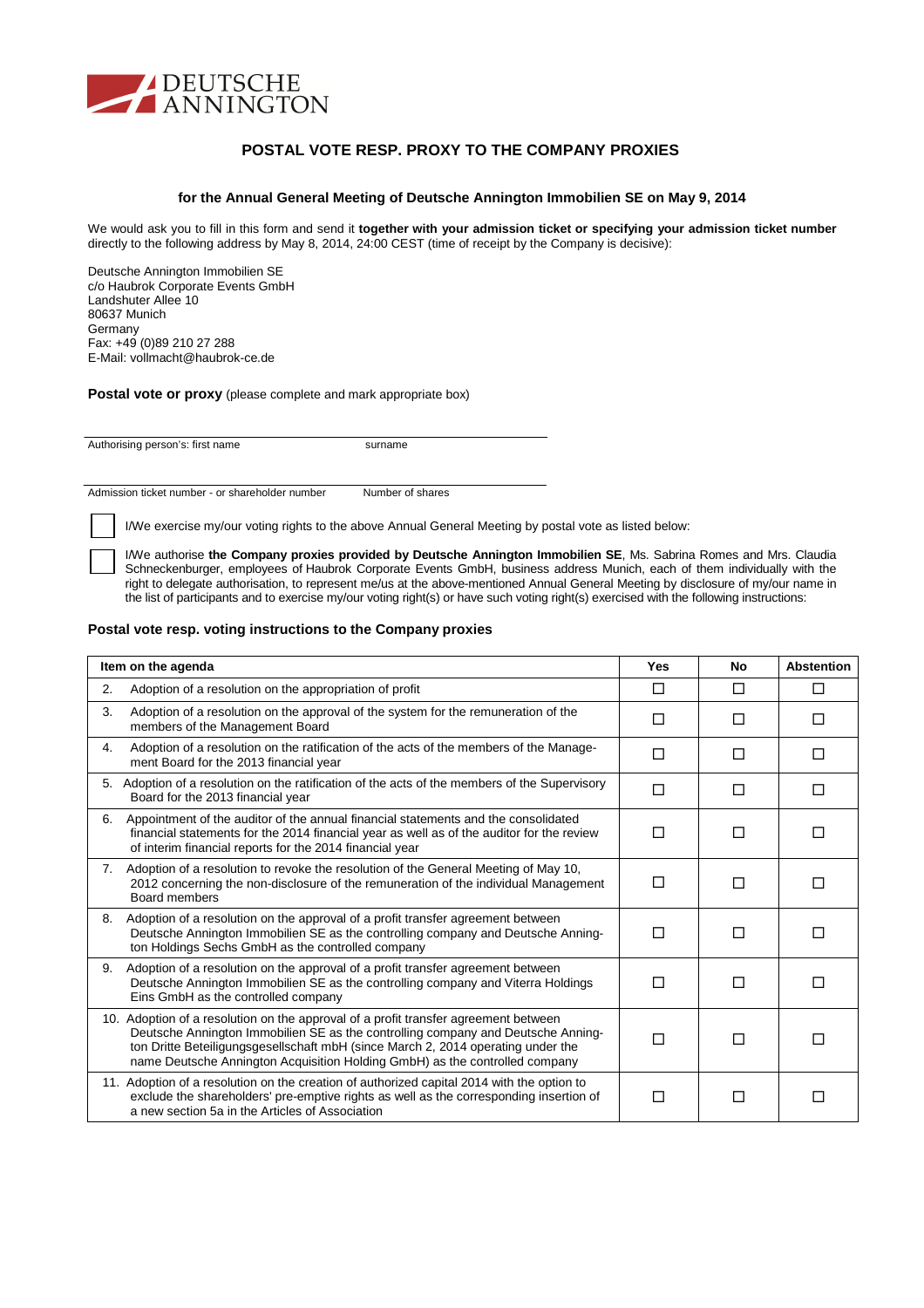

In case the Company has received motions proposed by shareholders that had to be made available and within the statutory period prescribed, they are available at the Internet address www.deutsche-annington.com/annual-general-meeting.html. You also can give voting instructions for these motions. To do this, please enter the name of the shareholder and if applicable the request in the table below. Do not forget to give your instructions by ticking the appropriate box.

| <b>Motions of shareholders</b> | Yes | <b>No</b> | <b>Abstention</b> |
|--------------------------------|-----|-----------|-------------------|
|                                |     |           |                   |
|                                |     |           |                   |

Place, Date Signature(s) or other closing of the declaration in accordance with Section 126b of the German Civil Code (BGB)